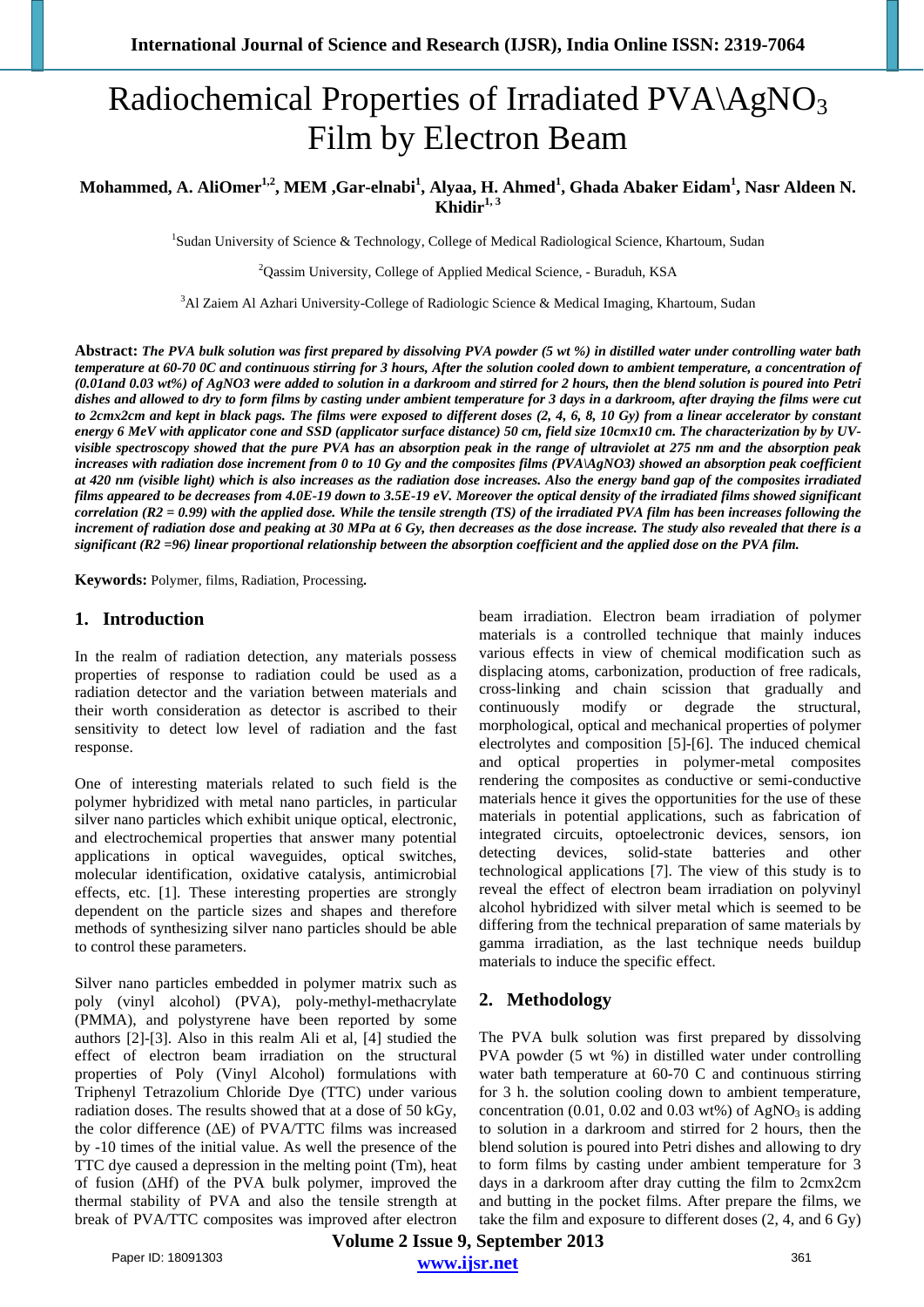from a linear accelerator by constant energy 6Mev with applicator cone and SSD (applicator surface distance) 50 cm, field size 10cmx10 cm and use UV- spectrophotometer to measure the intensity of electron beam passing through and compares it to the intensity of electron beam before it passes through the film. Tensile strength (TS) of the PVA film has been carried out using Universal Testing Machine (INSTRON, model 1011, UK). The load range was 500 Newton (10 mm/min crosshead speed and 30 mm gauge length). The dimensions of the test specimen were 10cm  $\times$  5 cm  $\mathsf{X}$  0.2 mm.

#### **3. Results and Discussion**

Figure 1 shows the UV-visible spectrum for pure PVA irradiated with  $0 - 10$  Gy. It shows that the pure PVA has an absorption peak in the range of ultraviolet at 275 nm. And such absorption peak increases with radiation dose increment from 0 to 10 Gy. The increment of absorption by pure irradiated PVA ascribed to high density and toughness of the film formed by irradiation such as cross linking and grafting [8]. Also the tensile strength of the PVA/Ag composite Figure (2) has been increases following the increment of irradiation and peaking at 6 Gy then decreases as the dose increase, such phenomena could be ascribed to cross linking and bond session respectively [9]. The cross linking would lead to an increment of absorption coefficient [4].



**Figure 1:** Shows the UV-visible spectrum for pure PVA irradiated with gamma radiation doses of  $0 - 10$  Gy



Figure 2: Shows the PVA tensile strength in MPa versus different radiation dose in Gy

Figure 3 shows the correlation between the dose and the absorption coefficient for the irradiated pure PVA. It shows that there is a linear proportional relationship between the absorption coefficient and the applied dose on the PVA film of the form:  $\mathbf{y} = 0.01x$ , where y refers to absorption in (a u) and x refers to dose in Gy. Such significant relation ( $R^2 =$ 0.96) indicates the obvious effect of radiation on the PVA.

Same result has been mentioned by [10] Mohammed et al, (2011).



**Figure 3:** Shows the correlation between the dose and the absorption coefficient for the irradiated pure PVA.

Figure 4 shows the UV-visible spectrum for PVA/Ag film irradiated with electron beam receiving radiation doses of 0 – 10 Gy. It shows that there are two prominent peaks at the wavelengths  $(\lambda)$  275 and 420 nm which are related to criteria of the pure PVA and PVA/Ag after irradiation respectively. The absorption band peaking at 420 nm occurs in the visible light band and such peak increases as the radiation dose increases from 0 up to 10 Gy. The corresponding visual color for the peaks at 420 nm was light yellow turned to golden and light brown after irradiation as shown in Figure (5)

The UV–Vis absorption spectra further indicates the formation of Ag nano particles due to electron irradiation. The characteristic peak of the Ag nano particles appears in the range of 400 to around 440 nm, depending on the value of electron doses which is caused by surface plasmon resonance [11]. The surface plasmon phenomenon, i.e., cloud electromagnetic waves coupled with the conduction band (CB) electrons, shows the peak at 420 nm shifting to lower wavelength and indicating a decrease of grain sizes of Ag nano particles within the PVP solution following the reduction at higher doses ( $\pi^*$ ¬ $\pi$  transition) [12].



**Figure 4:** Shows the UV-visible spectrum for PVA/Ag film  $(Ag= 0.01g)$  irradiated with electron beam doses of  $0 - 10$ Gy.

Figure 5 shows the prepared composites film of  $PVA/Ag^+$  at different electron radiation doses, in which the white color of the film has been changed to yellow, golden and dark green following the radiation steps up to 10 Gy such color change has been reported by Vladimir et al, [13]. The color change of the film reveals different reduction stages of silver ions by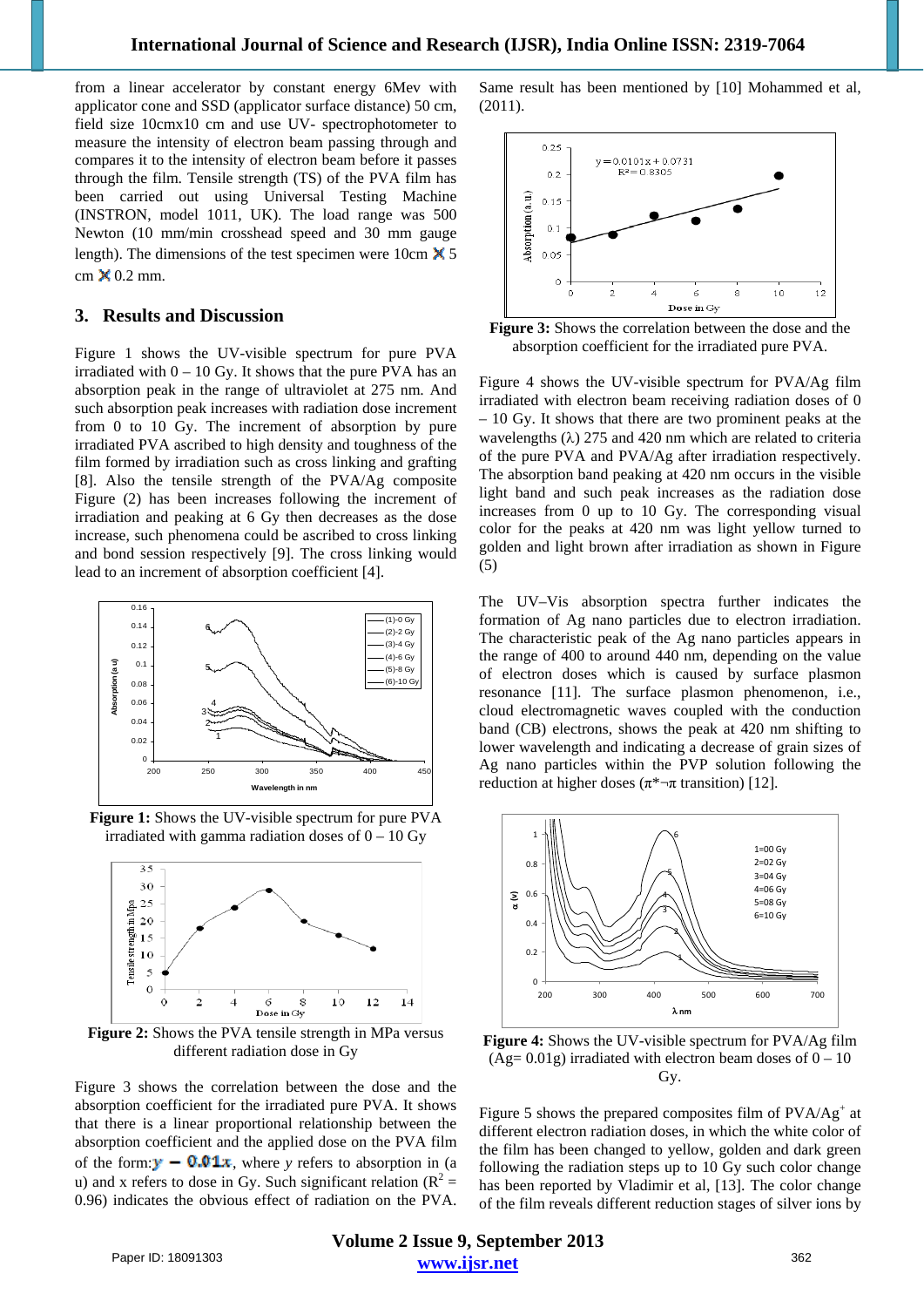irradiation [14]-[15]. The absorbed radiation energy in the media resulted in the formation of reactive species such as hydrated electron ( $e_{aq}$ ), hydrogen atom radical ( $H^0$ ) and hydroxyl radical (OH<sup>o</sup>). Among these species, ( $e_{aq}$ ) and (H<sup>o</sup>) are very powerful reducing agents, hence both of them reduce  $Ag^+$  ions within the PVA binder into metallic silver according to the reactions (1 and 2) as stated by Ramnani et al, [16].

 $Ag^{+} + e_{aq} = Ag(1)$  $\overline{Ag}^+ + H^0 = \overline{Ag} + H^+(2)$  $\theta$  $\sqrt{4}$ 6  $\mathbf{S}$ 10  $\mathfrak{I}$ 6 Gy  $0 G_X$ 8Gy  $10Qy$  $2 Gy$  $4 \times$ 

**Figure 5: S**hows the PVA/Ag film (first raw was 0.03 Ag gram and second raw was 0.01 gram) irradiated with electron beam and receiving doses of  $0 - 10$  Gy.

Figure 6 shows the correlation between the absorption coefficient at  $\lambda = 275$  and  $\lambda = 420$  nm and the applied radiation dose. It shows that the absorption coefficient at 420 nm (visible light) and 275 nm (ultraviolet light) increase linearly with increment of applied radiation dose based in equations:  $y = 0.08x + 0.2$  and  $y = 0.05x + 0.1$ respectively, where y refers to absorption in (a u) and x refers to dose in Gy. The prominent peaks at 420 and 275 nm indicate the sensitivity of the PVA/Ag composite to radiation. The strong relationship between the applied dose and the absorption ( $\mathbb{R}^2 = 0.97$ ) could deduced the possibility of utilizing the composite film as radiation detector and monitoring as has been proposed by Mohammed et al, [10].



**Figure 6** shows the correlation between the absorption coefficient at  $\lambda = 275$  and 420 nm and the applied radiation dose.

The relation between the optical absorption coefficient (*α*) for a direct transition and the photon energy (*hν*) was given by Fahrenbruch and Bude, [17]; Mott and Davis, [18] as shown in equation (3).

$$
ahv = A(hv - Eg)^{1/2}, (3)
$$

Where *A* is a constant, *h* is Planck's constant; *ν* is the frequency of the radiation and  $E<sub>g</sub>$  is the optical energy gap. For the determination of the direct optical band gap,  $(ahv)^2$ was plotted as a function of photon energy (*hν*) and the curves have been extrapolated to intersect at  $\alpha = 0$  as shown in Figure (7), hence the  $E_g$  has been determined and observed to be reduce following the radiation dose increment from 4.0E-19 down to 3.5E-19 eV. Such reduction in the band gap has been shown by Subramanya et al, [19].



**Figure 7:** Shows the extrapolation of  $\alpha$  (*v*) versus E<sub>g</sub> (eV) to deduce the energy band gap.

Figure 8 shows the correlation between the optical density and the applied dose in the range of 0-10 Gy at peaks of wavelengths 275 and 420 nm. It shows that there is linear proportional correlation between the two parameters in the absorption band of 275 and 420 nm, however the relation of absorption in the range of 420 nm is strong as  $R^2 = 0.99$ , which ascribed to the sensitivity of the silver to radiation and further more encouraging the application of PVA/Ag film as a detector or monitoring based on the optical density change. And the correlation could be fitted to the equation of the following form:  $y = 0.01x + 0.07$ , where y refers to OD and *x* refers to the applied dose in Gy.



**Figure 8:** Shows the correlation between the optical density and the applied dose in the range of 0-10 Gy at peaks of wavelengths 275 and 420 nm.

#### **4. Conclusion**

The irradiated  $PVA \triangle AgNO<sub>3</sub>$  composites in a form of films could be utilized successfully as radiation detector based on the excellent optical properties i.e. absorption coefficient in which the relation follows the equations of the form  $x = 0.08x + 0.2$  at  $\lambda = 420$  nm and  $x = 0.05x + 0.1$  at  $\lambda =$ 275 nm ('x' *refers to radiation dose in Gy and 'y' refers to absorption coefficient*)., and the optical density in which the relation follows the equation of the form  $y = 0.01x + 0.02$ at  $\lambda = 420$  nm ('x' *refers to radiation dose in Gy and 'y' refers to optical density*). Also the application of irradiation could rendering the insulator composites to semiconductor or conductor by reducing the energy band gap as well could

**Volume 2 Issue 9, September 2013 www.ijsr.net** Paper ID: 18091303 363